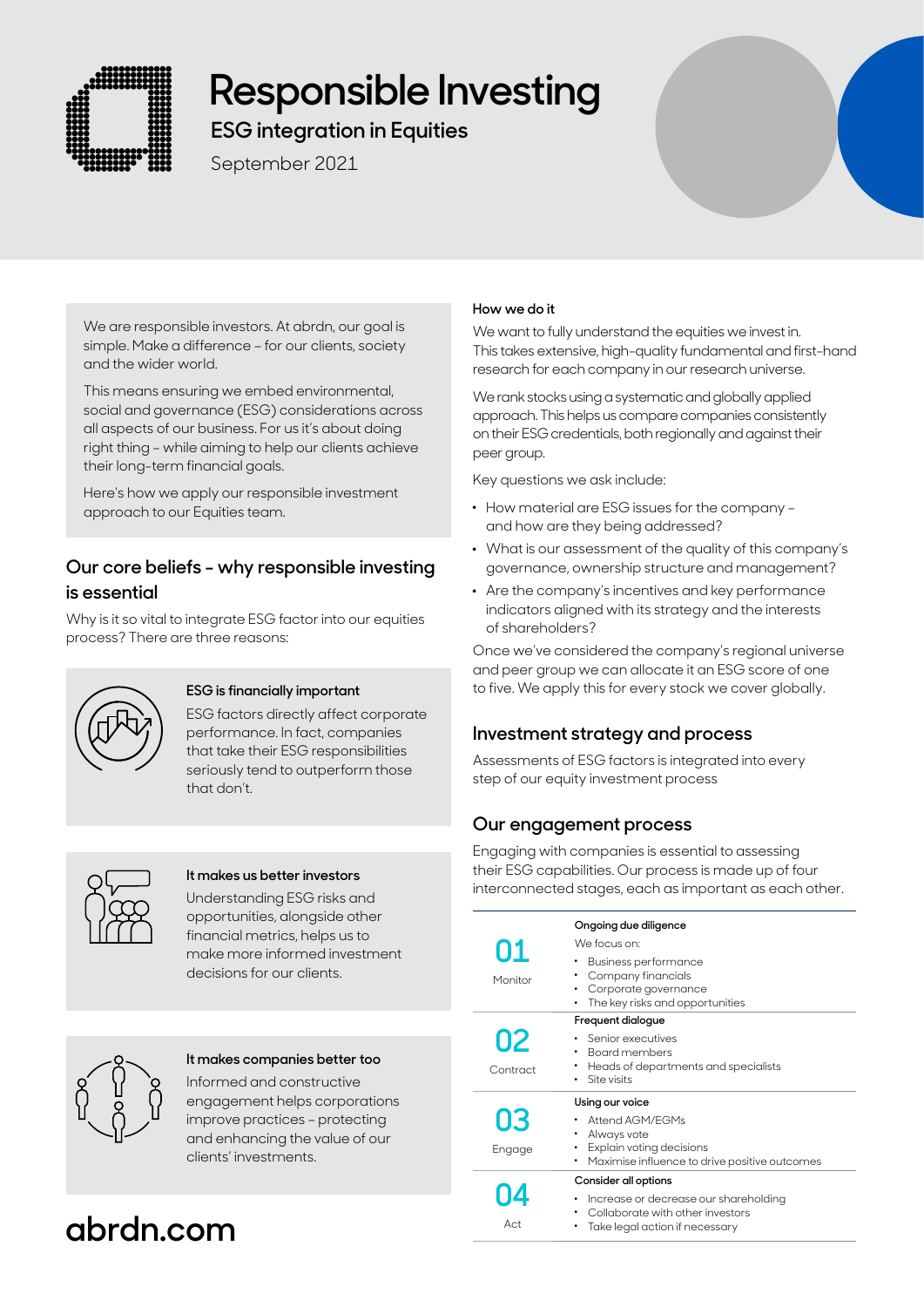| O |  |
|---|--|
|   |  |
|   |  |

#### **Gaining a fuller picture**

We use a combination of external and proprietary in-house quantitative scoring techniques to complement and cross-check our analyst-driven ESG assessments.



#### **Staying engaged, driving change**

**Active owners:** We take the approach as owners of equities held in our portfolios, not just investors. That means, once we invest, we're committed to helping companies maintain or raise their ESG standards further. This includes using our position as shareholders to press for action.

**What gets measured gets managed:** We strongly encourage companies to set clear targets or key performance indicators on all material ESG risks.

**Getting deeper insight:** We don't limit our engagement to just senior management. We include many other stakeholders in the process, such as non-government agencies, industry and regulatory bodies, activists, and even the company's own clients.

## **Keeping score. How we rate companies on ESG**

We allocate each company an ESG score between 1 and 5. This is applied across every stock we cover globally. Examples of each category and a small sample of our criteria are detailed below:

| 01<br>Best in class | ESG considerations are material part of the<br>$\bullet$<br>company's core business strategy<br>Excellent disclosure<br>٠<br>Makes opportunities from strong ESG risk<br>management | 04<br><b>Below Average</b> | Evidence of some financially material<br>controversies<br>Poor governance or limited oversight of key ESG<br>$\bullet$<br><i>issues</i><br>Some issues in treating minority shareholders<br>$\bullet$<br>poorly |
|---------------------|-------------------------------------------------------------------------------------------------------------------------------------------------------------------------------------|----------------------------|-----------------------------------------------------------------------------------------------------------------------------------------------------------------------------------------------------------------|
| 02<br>Leader        | ESG considerations not market leading<br>Disclosure is good, but not best in class<br>$\bullet$<br>• Governance is generally very good                                              | 05<br>Laggard              | • Many financially material controversies<br>Severe governance concerns<br>$\bullet$<br>• Poor treatment of minority shareholders                                                                               |
| 03<br>Average       | • ESG risks are considered as a part of principal<br>business<br>Disclosure in line with regulatory requirements<br>٠<br>• Governance is generally good but some minor              |                            |                                                                                                                                                                                                                 |



concerns

## **"By taking account of ESG factors, we get a more complete view of a company and the risks and opportunities it presents"**

**Devan Kaloo**  Global Head of Public Markets

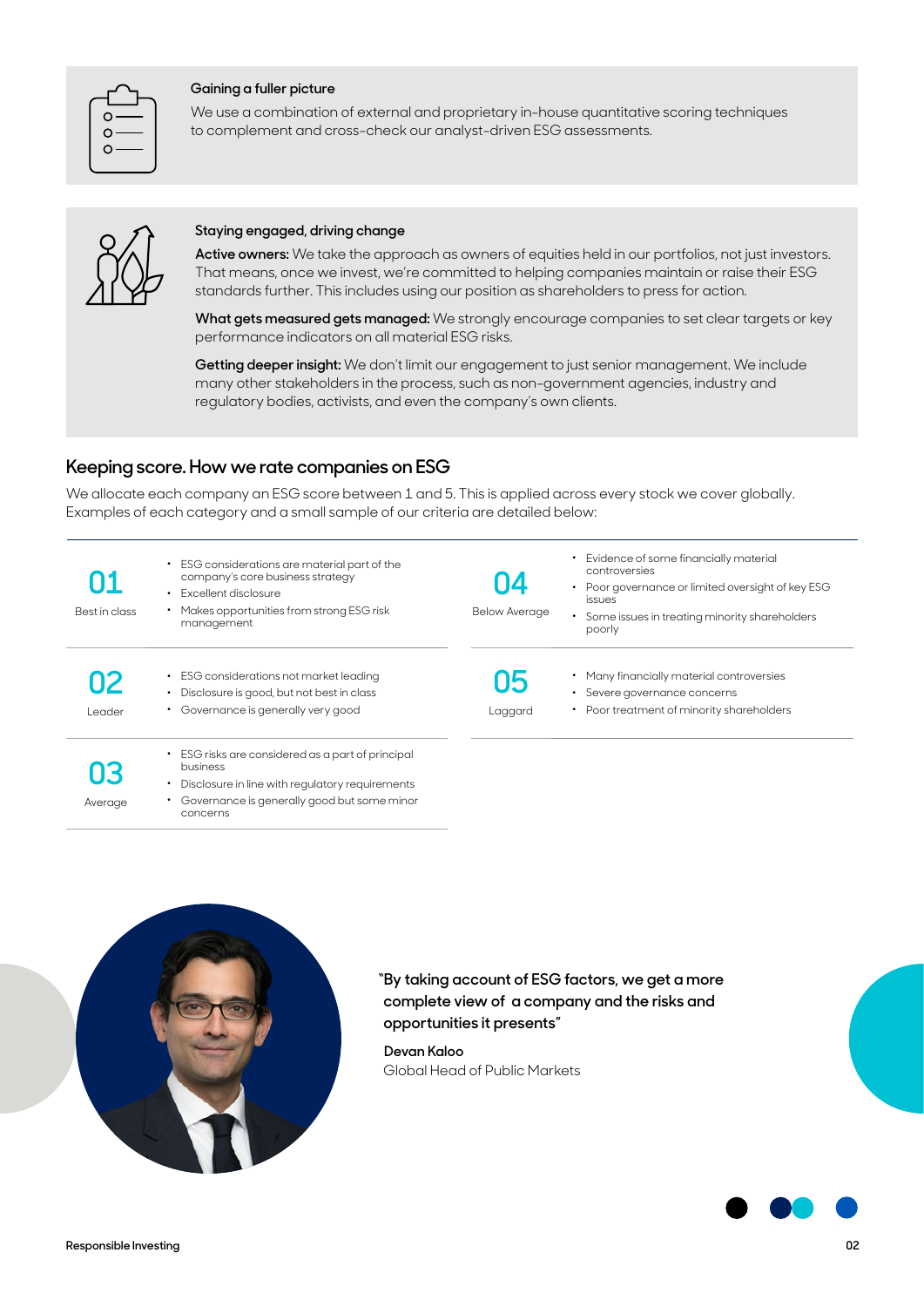## **Market-leading insight to find the most sustainable companies**

Our equity specialists deliver compelling market-leading investment insight, uncovering the best companies. To do this takes resources, experience and the right people on the ground. We have more than 140 equity professionals around the world, meeting companies, conducting in-depth research, and sharing their insights with the wider team.

## **Experienced ESG support for better investment decisions**

Our Equity team doesn't work in isolation. It's supported by our experienced ESG Investment team, which undertakes sector and thematic research, engagement and voting. Our central investment team and 50+ ESG equity analysts support the first-hand company analysis from our investment managers.

They produce research on specific themes relevant to ESG – such as labour relations or climate change and sectors (such as forestry) to help us understand the investment landscape and highlight best practice.

The team works with experts from across the company, from our credit, real estate and multi-asset strategies, and our quant and risk analytics specialists. It also makes use of the knowledge and market views from our abrdn Research Institute, made up more than 30 economists.

## **Our commitment to responsible investing**

As our client, we're committed to helping you accomplish your long-term goals through our core capabilities:

- . ESG specialists and ESG Champions are an integral part of every team.
- . Thematic sector and asset-level research help us make more informed investment decisions.
- . Engagement leadership of our holdings across all asset classes – and voting on every shareholder resolution globally.
- . Raising global standards by engaging with governments, regulators and industry bodies, working with other stakeholders to improve company practices.
- . Continually working to develop innovative client solutions.

## **ESG principles at abrdn**

Stewardship and ESG considerations are at the heart of everything we do at abrdn



## **… in our investment process**

we integrate and appraise ESG factors in how we invest, to help generate the best long-term outcomes for our clients.



## **… in our investment activity**

we act as stewards of our clients' capital, and actively take steps to deliver long-term, sustainable value consistent with their objectives.



## **… in our client journey**

we're committed to clarity and transparency with our clients – defining how we act in their interests delivering our stewardship and ESG principles and reporting on our actions to meet those interests.



#### **… in our corporate influence**

We aim to deliver a better for our clients, the environment and society. To do this we actively advance policy, regulation and industry standards.

## **About abrdn**

As a leading global asset manager, we're dedicated to creating long-term value for our clients.

As a client of abrdn, your investment needs are at the heart of everything we do. That's why considering ESG factors is fundamental to our equity process. It's vital to how we assess every investment case.

We offer a comprehensive range of investment solutions, and the very highest level of service and support.

Equity investment professionals



company-wide



\*(€135.9 billion) equity assets under management



Source: abrdn, as at June 2019.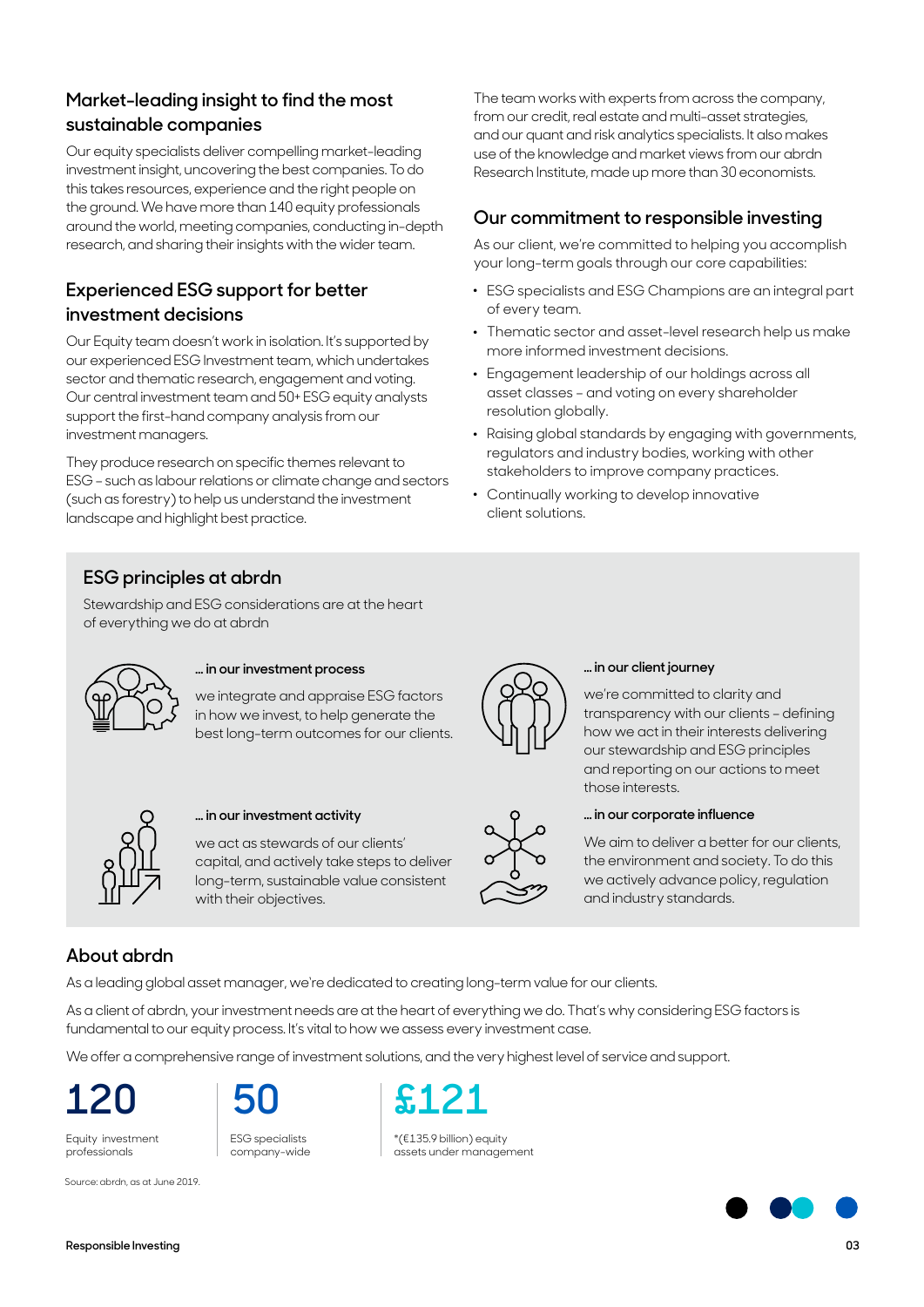#### **Important Information**

### **Investment involves risk. The value of investments, and the income from them, can go down as well as up and an investor may get back less than the amount invested. Past performance is not a guide to future results.**

The information contained in this document is of a general nature on the activities carried out by the entities listed below. This information is therefore only indicative and does not constitute any form of contractual agreement, nor is it to be considered as an offer or solicitation to deal in any financial instruments or engage in any investment service or activity. No warranty whatsoever is given and no liability whatsoever is accepted for any loss arising whether directly or indirectly as a result of the reader, any person or group of persons acting on any information, opinion or estimate contained in this document. Please note that some of the investments referenced in this publication are not authorised for distribution in all of those jurisdictions in which we operate. For further information, please speak to your usual contact or visit our website abrdn.com

#### **Risks of investing:**

Equities: Foreign securities may be more volatile, harder to price and less liquid than domestic securities. They are subject to different accounting and regulatory standards, and political and economic risks. These risks may be enhanced in emerging markets countries. Diversification does not necessarily ensure a return or protect against a loss.

#### **This content is available in the following countries/regions and issued by the respective entities detailed below:\***

(\*entities current as at 27 September 2021)

#### **Europe, Middle East and Africa**

**United Kingdom (UK):** Aberdeen Asset Managers Limited, registered in Scotland (SC108419) at 10 Queen's Terrace, Aberdeen, AB10 1XL. Standard Life Investments Limited registered in Scotland (SC123321) at 1 George Street, Edinburgh EH2 2LL. Both companies are authorised and regulated in the UK by the Financial Conduct Authority. **Belgium, Cyprus, Denmark, Finland, France, Gibraltar, Greece, Iceland, Ireland, Italy, Luxembourg, Netherlands, Norway, Portugal, Spain, and Sweden:** For professional investors only. Produced by Aberdeen Asset Managers Limited, registered in Scotland (SC108419) at 10 Queen's Terrace, Aberdeen, AB10 1XL, and Standard Life Investments Limited registered in Scotland (SC123321) at 1 George Street, Edinburgh EH2 2LL. Both companies are authorised and regulated by the Financial Conduct Authority in the UK. Unless otherwise indicated, this content refers only to the market views, analyses and investment capabilities of the foregoing entities as at the date of publication. Issued by Aberdeen Standard Investments Ireland Limited. Registered in Republic of Ireland (Company No.621721) at 2-4 Merrion Row, Dublin D02 WP23. Regulated by the Central Bank of Ireland. **Austria, Germany:** Issued by Aberdeen Asset Managers Limited, registered in Scotland (SC108419) at 10 Queen's Terrace, Aberdeen, AB10 1XL, and Standard Life Investments Limited registered in Scotland (SC123321) at 1 George Street, Edinburgh EH2 2LL. Both companies are authorised and regulated by the Financial Conduct Authority in the UK. **Switzerland:** Aberdeen Standard Investments (Switzerland) AG. Registered in Switzerland (CHE-114.943.983) at Schweizergasse 14, 8001 Zürich. **Abu Dhabi Global Market ("ADGM"):** Aberdeen Asset Middle East Limited, 6th floor, Al Khatem Tower, Abu Dhabi Global Market Square, Al Maryah Island, P.O. Box 764605, Abu Dhabi, United Arab Emirates. Regulated by the ADGM Financial Services Regulatory Authority. For Professional Clients and Market Counterparties only. **South Africa:** Aberdeen Asset Managers Limited ("AAML"). Registered in Scotland (SC108419) at 10 Queen's Terrace, Aberdeen, AB10 1XL. AAML holds a Category I financial services provider (FSP) licence in terms of the Financial Advisory and Intermediary Services Act, 2002, (FAIS) under licence 43675.

#### **Asia-Pacific**

**Australia and New Zealand:** Aberdeen Standard Investments Australia Limited ABN 59 002 123 364, AFSL No. 240263. In New Zealand to wholesale investors only as defined in the Financial Markets Conduct Act 2013 (New Zealand). **Hong Kong:** Aberdeen Standard Investments (Hong Kong) Limited. This document has not been reviewed by the Securities and Futures Commission. **Indonesia:** PT Aberdeen Standard Investments Indonesia, an investment manager license holder registered and supervised by the Indonesia Financial Services Authority (OJK). **Japan:** Aberdeen Standard Investments (Japan) Limited Financial Instruments **Firm:** Kanto Local Finance Bureau (Kinsho) No.320 **Membership:** Japan Investment Advisers Association, The Investment Trusts Association, Type II Financial Instruments Firms Association, Japan Securities Dealers Association. **Malaysia:** Aberdeen Standard Investments (Malaysia) Sdn Bhd, Company Number: 200501013266 (690313-D). This document has not been reviewed by the Securities Commission of Malaysia. **The People's Republic of China ("PRC"):** Aberdeen Standard Asset Management (Shanghai) Co., Ltd in the PRC only. **Taiwan:** Aberdeen Standard Investments Taiwan Limited, which is operated independently, 8F, No.101, Songren Rd., Taipei City, Taiwan Tel: +886 2 87224500. **Thailand:** Aberdeen Standard Asset Management (Thailand) Limited. **Singapore:** Aberdeen Standard Investments (Asia) Limited, Registration Number 199105448E.